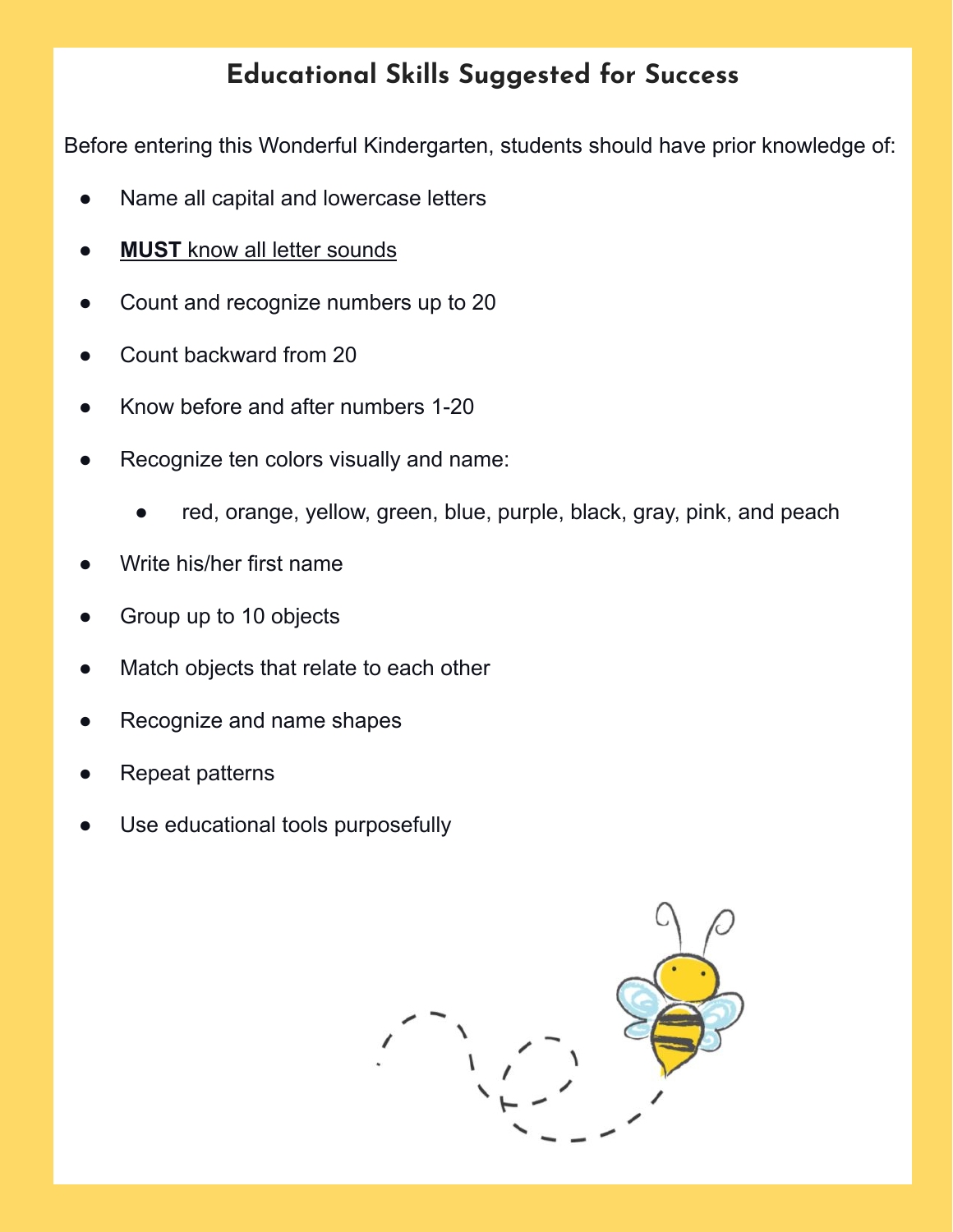## **Fine Motor and Social Skills Suggested for Success**

**Before** entering Kindergarten, students should have prior knowledge of:

- Use the restroom without any assistance
- Be able to tie shoes without any assistance or may use shoes with Velcro.
- Button pants, zipper flies, and zip coats without assistance
- Sit for at least 10-15 minutes at a time
- Follow simple two-step instructions
- Move around a room without bothering others
- Show control in play and aware of surroundings
- Respond and follows any redirection
- Express emotions appropriately
- Manage transitions without an issue
- Try tasks without giving up easily
- Express own experiences clearly
- Show interest in classroom activities
- Speak with others in group discussions without interrupting
- Develop friendships with other children
- Strive to do personal best, have a can-do attitude
- Wait patiently for their turn and allow others to go first
- Use good manners, such words as "Please," "Thank you," "May I," etc.